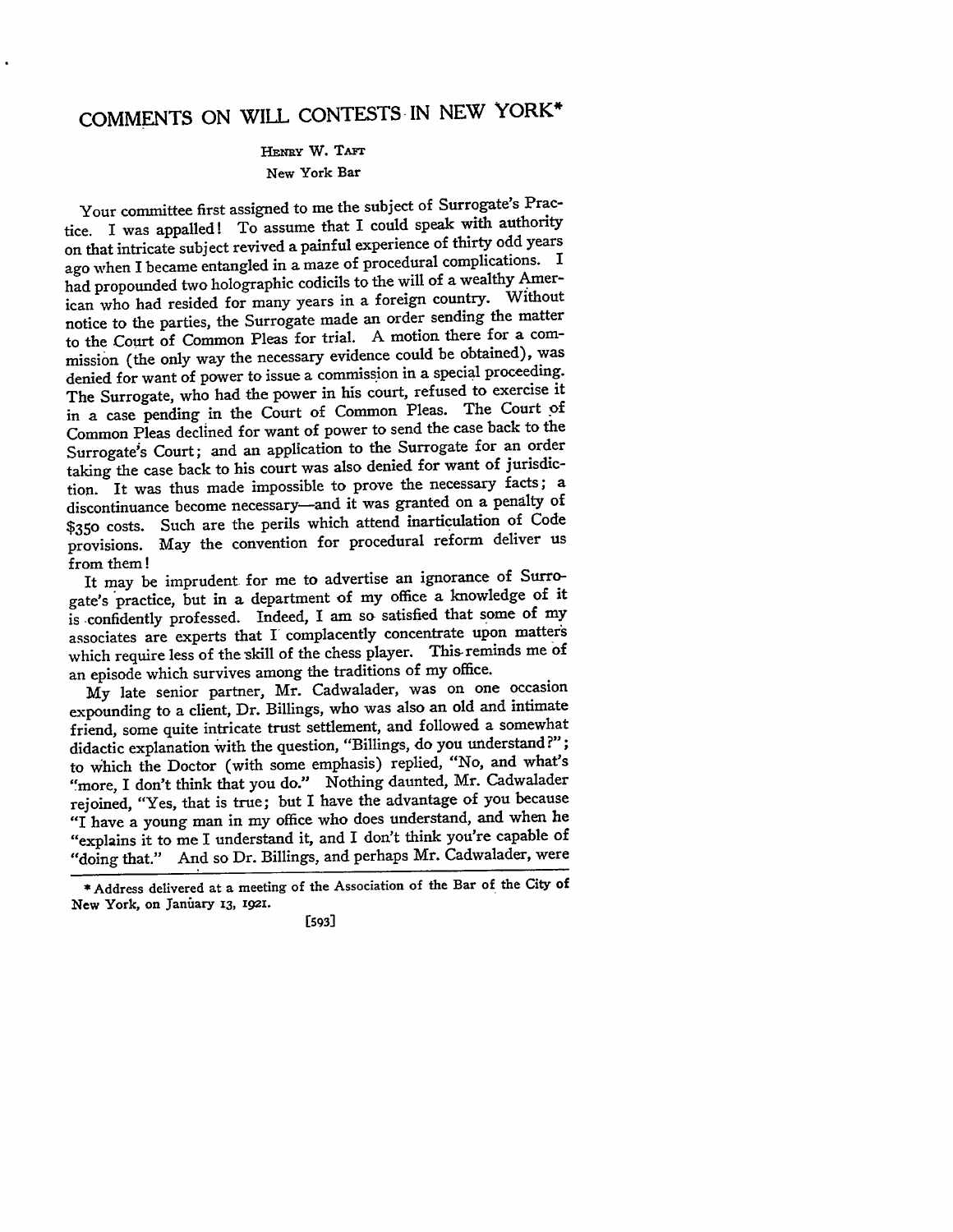left in ignorance, while the young man in the office solved the intricate problem ;- and, we may hope, correctly.

And so I told your committee that I would make a few remarks on will contests. When I began to reflect, however, upon what might be expected, I was still disquieted, for one can wander, with little limit of space or time, into the numerous byways which diverge from the main road which leads to the probate or rejection of a will. But I shall confine myself to certain general comments which experience in the trial of such cases has suggested.

A person defined by the statute as being interested may object to the probate of a will." The question whether he is related to the testator in a degree qualifying him under the statute to object, may be preliminarily presented. Jurisdictional facts, such as the residence of the testator, may also be tried by the Surrogate, in advance, or they may be reserved for consideration by him until after the main issue has been determined. Where the interests of public charities are involved, the Attorney General, representing the state, may become a party. By a statute of I886, the Surrogate has had the power in his discretion to transfer a probate proceeding to the Court of Common Pleas (and later to the Supreme Court), for trial 'by a jury. Since **1914** a party has had the right to demand a jury trial where there is a controverted question of fact.<sup>2</sup> Formerly, the executors of a propounded will found themselves in the embarrassing position of being compelled to defend an attack, and, if unsuccessful, personally to bear the expense of a contest. Now, however, the Surrogate may make a suitable allowance to cover such expense.3

Will contests may be based on a variety of grounds, such as the omission of the formalities of execution required by the statute, undue influence or fraud; lack of testamentary capacity, forgery, or revocation of the propounded instrument. The burden of proof rests upon the contestant except as to the factum and as to testamentary capacity.

Very slight proof is accepted by the courts to establish the fact that a will has been properly executed. Thus, in the case of the will of Homer A. Nelson,<sup>4</sup> who in the early days of my practice was a state senator and a prominent member of the Poughkeepsie bar, the rule was laid down that if the attestation clause is shown to have been read and adopted by the testator, little additional proof of execution will be required. But the attestation clause of Senator Nelson's will omitted to recite that the testator had requested the witnesses to sign the will. and the only living subscribing witness denied that the testator had made such a request. A person superintending the execution of the will, however, had read the will in the testator's presence and had

*<sup>&#</sup>x27;N,* Y, Code Civ. Proc., sec. **2617.'**

*<sup>-&#</sup>x27;Id.,* **sec. 2538.**

*<sup>&#</sup>x27;Id.,* **sec.** 2746.

*<sup>&</sup>quot;Matter of Nelson* (1894) **141 N.** Y. *i52,* **36** *N. E. 3.*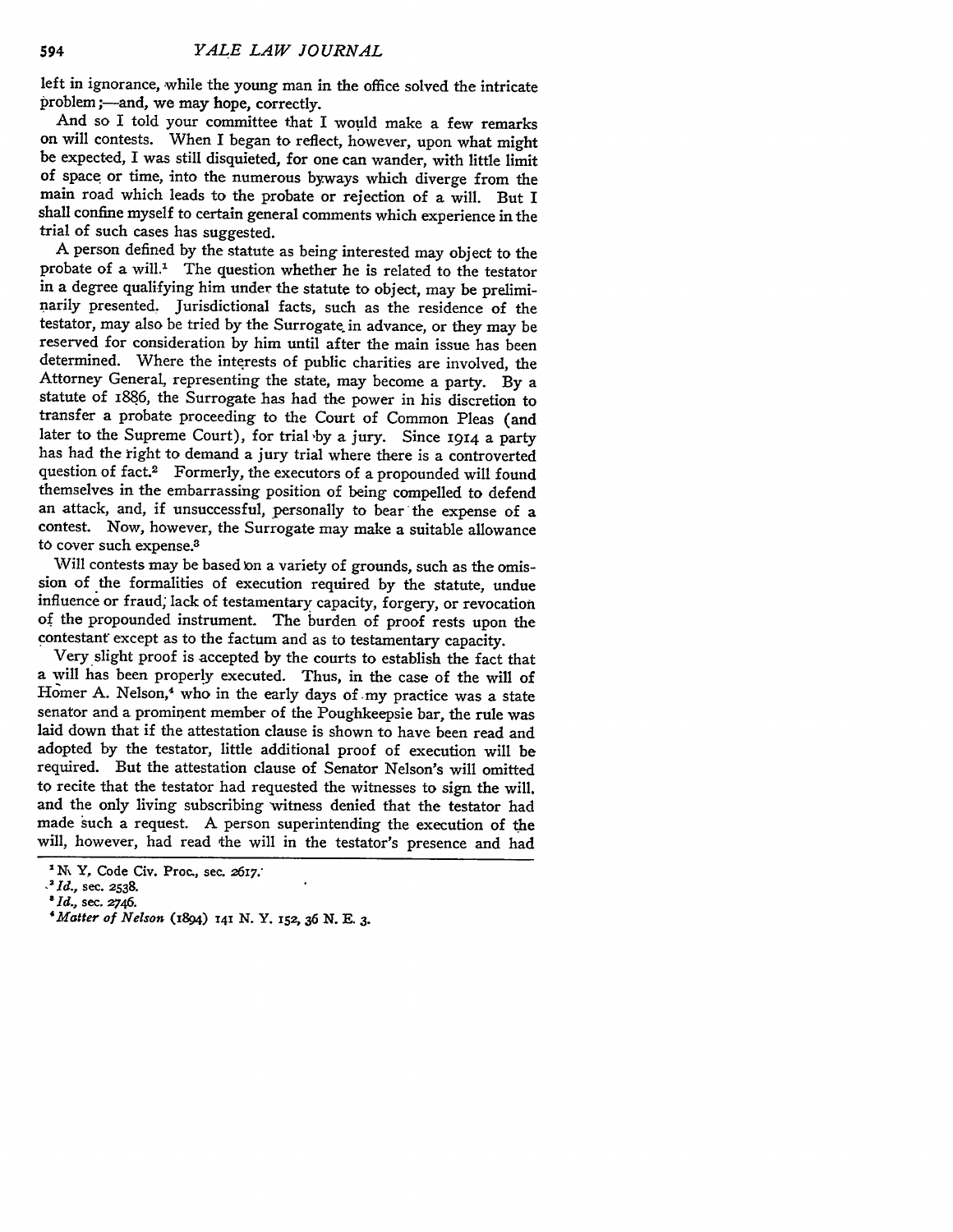requested the witness to sign, and this was held to be tantamount to a request on the part of the testator. This is a sensible ruling, for we all know that a bare request by a testator to the witnesses to act is adequate, without a literal compliance with some of the other rather mechanical requirements of the statute.

Under the procedure now generally adopted the proponent offers formal proof of execution and capacity, the contestant introduces evidence in support of his objections, and the proponent closes in rebuttal. In a jury trial special issues are framed upon motion before the Surrogate, and on the trial juries are instructed to find upon such of them as are submitted, and also to make a general finding. The Surrogate may determine not only the validity but also the construction and effect of a disposition of property, provided the question is suitably presented, in the proceeding for the probate of the will.<sup>5</sup> The Surrogate may dispose of such matters in that proceeding or may reserve them for future consideration. Frequently questions of construction are reserved until the settlement of the executors' account, so as to avoid double proceedings.

Where fraud or undue influence is charged, much the same trial practice obtains as in actions for fraud at common law or in equity. **A** competent testator, subject only to provisions of the statutes relating to charitable bequests in a will,<sup> $\circ$ </sup> may leave his property to anyone he may select. He may cut off menibers of his family or any other person having a natural claim to his bounty. Injustice,<sup>7</sup> capriciouness,<sup>8</sup> and cruelty may be indulged in **by** a testator who is sane, and he may leave his property in such a manner as to be reprobated **by** all right-minded people, although such provisions may become an important element in proof of mental incapacity. Assistance in naking his will may; of course, be sought, and few men omit to consult the members of their family and their legal advisers, and frequently their friends. Persuasion and even moral and intellectual pressure may be brought to bear, without becoming, within the meaning of the law, undue influence, unless it goes so far that the mind and the will of the persuader or the one exerting the pressure is substituted for the mind and the will of the testator. Even solicitation **by** an interested party, yielded to **by** a sane testator, is not undue influence. But influence may become undue when it is subtly exercised **by** one bearing a relation of trust to the testator. Where, for instance, a lawyer, a trustee, a confidential agent, or a guardian, or any other person occupying a fiduciary relation to a testator, availing of an advantage naturally incident to such relationship,

*<sup>&</sup>quot;* **N.** Y. Code Civ. Proc., sec. **2615.**

<sup>&#</sup>x27;Decedent's Estate Law, sec. **17 (N. Y. Cons.** Laws i9og, ch. 18).

*<sup>7</sup>Dobie v. Armstrong* (i899) *166* **N. Y. 584, 55 N. E.** 3oz; *Horn v. Pullman* (1878) **72** *N.* Y. **269;** *Shayne v. Shayne* **(1907, Sup. Ct) 54 Misc. 474, 479, io6 N.** Y. Supp. **34, 37.**

*<sup>\*</sup> Children's Aid Society v. Loveridge* **(1877) 70 N.** Y. **387.**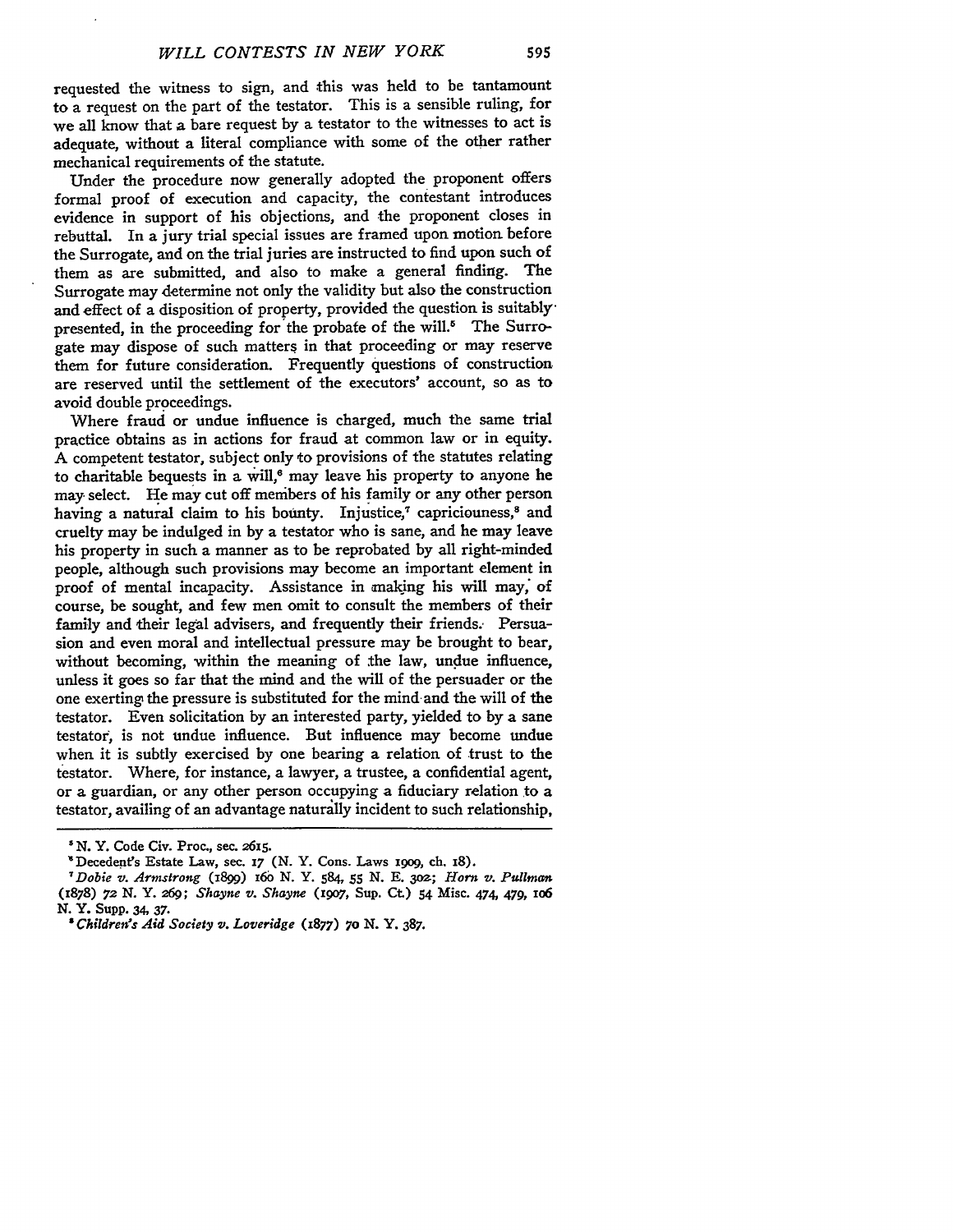succeeds in inducing a testator to make a provision in his favor, the transaction will be rigidly scrutinized. Weakness of mind, not amounting to actual incapacity, is also sometimes an important element. Influence exercised upon a sane testator who is old and weak, but lacks the will power to resist a stronger will than his own, may be undue, although it would not be a valid ground of objection if attempted upon a mind having greater power of resistance. But age and mental and physical weakness alone do not incapacitate a person from making a will. Even the natural failure of the memory due to age, is not necessarily a disqualification.

The courts have dealt with the subjcet of testamentary capacity in an intensely practical way. They have attached primary importance to the capacity of a testator to manage his own affairs.<sup>9</sup> They consider his education, his environment, and his character, and they compare him when he made his will with his normal self.<sup>10</sup> They are inclined to dismiss abnormal eccentricities,<sup>11</sup> failure of memory,<sup>12</sup> perversities of  $temperature$ ,<sup>13</sup> and even actual delusions,<sup>14</sup> if affirmative evidence points to capacity. But if such abnormalities have a causative relation to the act of testamentation, or if there is some clearly. unjust discrimination, especially if it is connected with a mental deficiency such as a fixed and unalterable delusion concerning a relative of the testator having a claim to his bounty, it may outweigh positive evidence of capacity.

Unusual and unconventional testamentary provisions are dangerous experiments, especially if there is a background of eccentricity or perversity of character; for they invite contests and may make expedient a settlement defeating the manifest design of the will. Testators will be well-advised if they refrain from giving vent to their feelings by expressing bitterness or prejudice, or even views contrary to the ordinary current of men's thoughts. The danger from this source has been enhanced since the issue of competency has been submitted to juries.

<sup>9</sup> Horn v. Pullman, supra; Pettit v. Pettit (1912) 149 App. Div. 485, 490-491, 134 N. Y. Supp. 133, 137; Matter of Heaton (1918) 224 N. Y. 22, 28, 120 N. E. 83, 85; Ivison v. Ivison (1903) 80 App. Div. 599, 602, 80 N. Y. Matter of Murphy (1899) 41 App. Div. 153, 50 N. Y. Supp. 450; Chandler v. Fisher (1919) 290 Ill. 440, 446, 125 N. E. 324, 326.

*Mudway v. Croft* (1843, Prerog. **Ct.** Canterbury) 2 Thorn. Notes, 438, 443. *"Ivison v. Ivison, supra.*

<sup>13</sup> Van Guysling v. Van Kuren (1866) 35 N. Y. 70; Matter of Heaton, supra note 9; Matter of Barney (1919) 185 App. Div. 782, 174 N. Y. Supp. 242; Clapp v. Fullerton (1866) 34 N. Y. 190; Pilling v. Pilling (1865, N. Y. Su Barb. *86; Pettit v. Pettit, supra* note **9.**

*'Matter of Murphy, supra* note **9.** Will of White (1890) 121 N. Y. 406, 24 N. E. 935; Dobie v. Armstrong, supra<br>note 7; Coit v. Patchen (1879) 77 N. Y. 533; Burke v. Burke (1920, N. Y.) 193<br>App. Div. 801; Middleditch v. Williams (1889, Prerog. Ct.) 45 N. J. At. *29o.*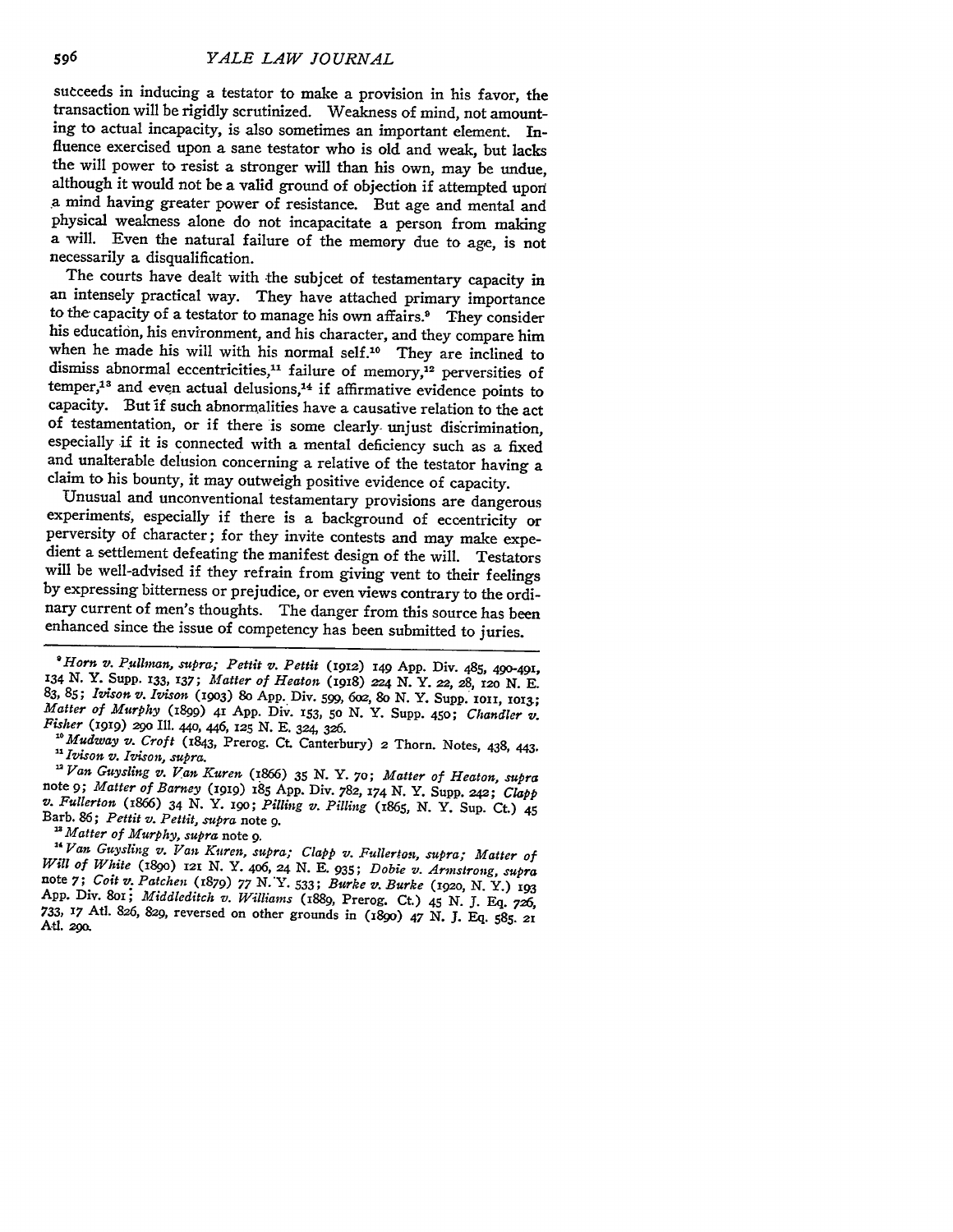597

I wonder how the will of Lewis Morris, a Yale man, dated November **19, 176o,** would have fared with a New York jury. He expressed the desire that his. son Gouverneur should have the best education to be had in England or America, but expressly directed that he

"be never sent for that purpose to the colony of Connecticut, lest he should imbibe in his youth that low craft and cunning so incident to the people of that country, which is so interwoven in its constitution that all their art cannot disguise it from the world, tho many of them, under the sanctified garb of religion, have endeavored to impose themselves on the world for honest men."

Probably the will of his descendant, Gouverneur Morris, dated October 6, 1816, would not have excited less wonderment. He confirmed an ante-nuptial agreement giving his wife an annuity and provided that in case she should remarry she was to receive a further annuity of **\$6oo** "to defray the increased expenditure which may attend that connection." Even satire or thinly veiled bitterness is not without its dangers, as in the case of the French lawyer who left a large amount to a lunatic asylum, declaring that many of his clients who paid him should have been inmates; or the case of an old bachelor who left all his property to old ladies who had refused his offers of marriage, stating that he had made the gift because "to them I owe all my earthly happiness."

**A** will ought to be an instrument for serious expression of testamentary intention, and not the vehicle for the expression of irrelevant and peculiar views, however honestly held. Otherwise the testator creates evidence which may tend to defeat his own purposes.

The courts do not strain for probate. While the burden rests upon the proponent to prove testamentary capacity, yet very slight evidence from the subscribing witnesses will put a contestant to his proof, after which the proponent proceeds in rebuttal, or, practically speaking, in defense. It is almost a fiction to say that the burden rests upon the proponent, or rather it is an illustration of the *nuance*,—the subtle, metaphysical shading given by the courts to the expression "burden of proof," which is the despair of the ordinary juryman, if, indeed he attempts to grasp it at all. To all intents and purposes, upon the question of testamentary capacity, the contestant has the laboring oar, even though nominally the burden of proof does not rest upon him.

The decision in *Delafield v. Parish'5* has done much to cause litigation, particularly since the question of testamentary capacity has been tried before juries. Judge Davies, in a very lengthy opinion in that case, said:

"We have held that it is essential that the testator has sufficient capacity to comprehend perfectly the condition of his property, his relations to the persons who were, or should, or might have been the objects of his bounty, and the scope and bearing of the provisions of his will. He must, in the language of the cases, have sufficient active

**<sup>&</sup>quot; (1862) 25 N.** Y. **9.**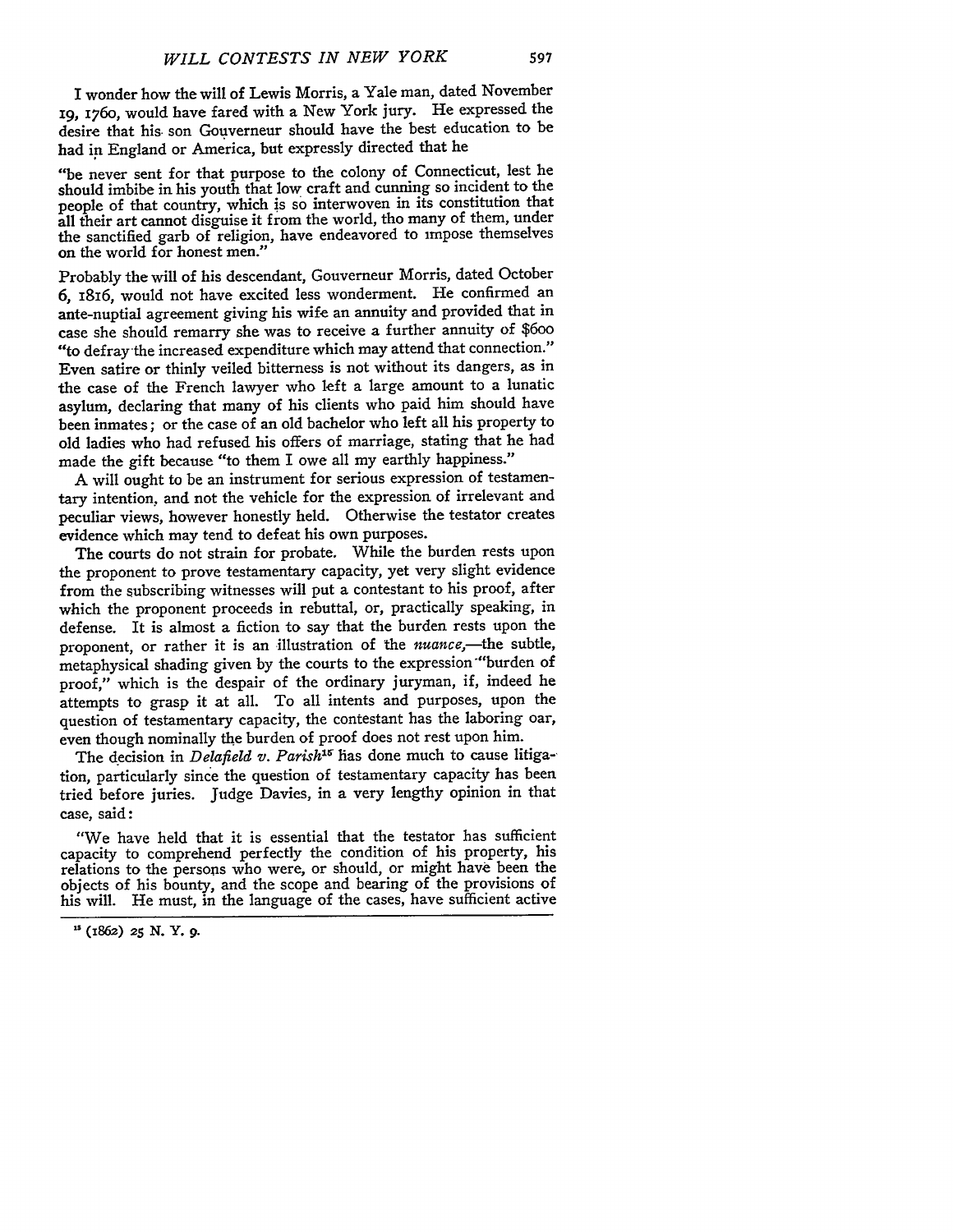memory to collect in his mind, without prompting, the particulars or elements of the business to be transacted, and to hold them in his mind a sufficient length of time to perceive at least their obvious relations to each other, and be able to form some rational. judgment in relation to them" *(p.* 29).

If these words were given their strictly literal meaning they would constitute a wholly impracticable test. To "comprehend *perfectly'"* would require a testator to know every detail of his possessions, and the richer he was, the greater would be the danger that he would fall below the standard of competency. Few millionaires could stand the test. For how could they master the fluctuating state of their diversified investments or the puzzling complications, legal and otherwise, of their business affairs? The courts, particularly the appellate courts, in practice have ignored the words of Judge Davies and have measured the comprehension of a testator by the varying mental capacity of the experienced and the inexperienced, the stupid and the clear-headed, the careless and the meticulous, the bold and the cautious, the conscientious and the indifferent.

What a perfect comprehension by a testator of "his relations to the "persons who were or should or might have been the objects of his "bounty," may be, is difficult to define, but, practically, the courts have interpreted this language of Judge Davies not in its literal sense, but as connoting the relations to persons who would, by reason of kinship or similar relationship, be regarded ordinarily as proper persons for the benefactions of a testator.

Again Judge Davies says that a person must have

"sufficient active memory to collect in his mind, without prompting, the particulars or elements of the business to be transacted, and to hold them in his mind a sufficient length of time to perceive at least their obvious relations to each other and be able to form some rational judgment in. relation to them."

If we were to interpret these words according to their literal meaning, it would be impossible for a forgetful old man to make a will, where he had depended for information upon memoranda, or had had his memory stimulated by persons in charge of his property.

With respect, I submit to-trial judges, that it would be better to avoid quoting the generalizations of Judge Davies, to the inevitable confusion of juries, and to base their charges on the later decisions which have practically ignored them as a guide. In only one case that I have discovered have the appellate courts had the boldness to give a hint to this effect. That was in *Matter of Barney*,<sup>16</sup> where the Appellate Division in this department said that the Court of Appeals in the Delafield Case "was merely considering the sufficiency of the evidence "on the trial of the issue before the Surrogate and was not laying down "a rule for the instruction of jurors."

*<sup>&#</sup>x27; 6 Supra* note 12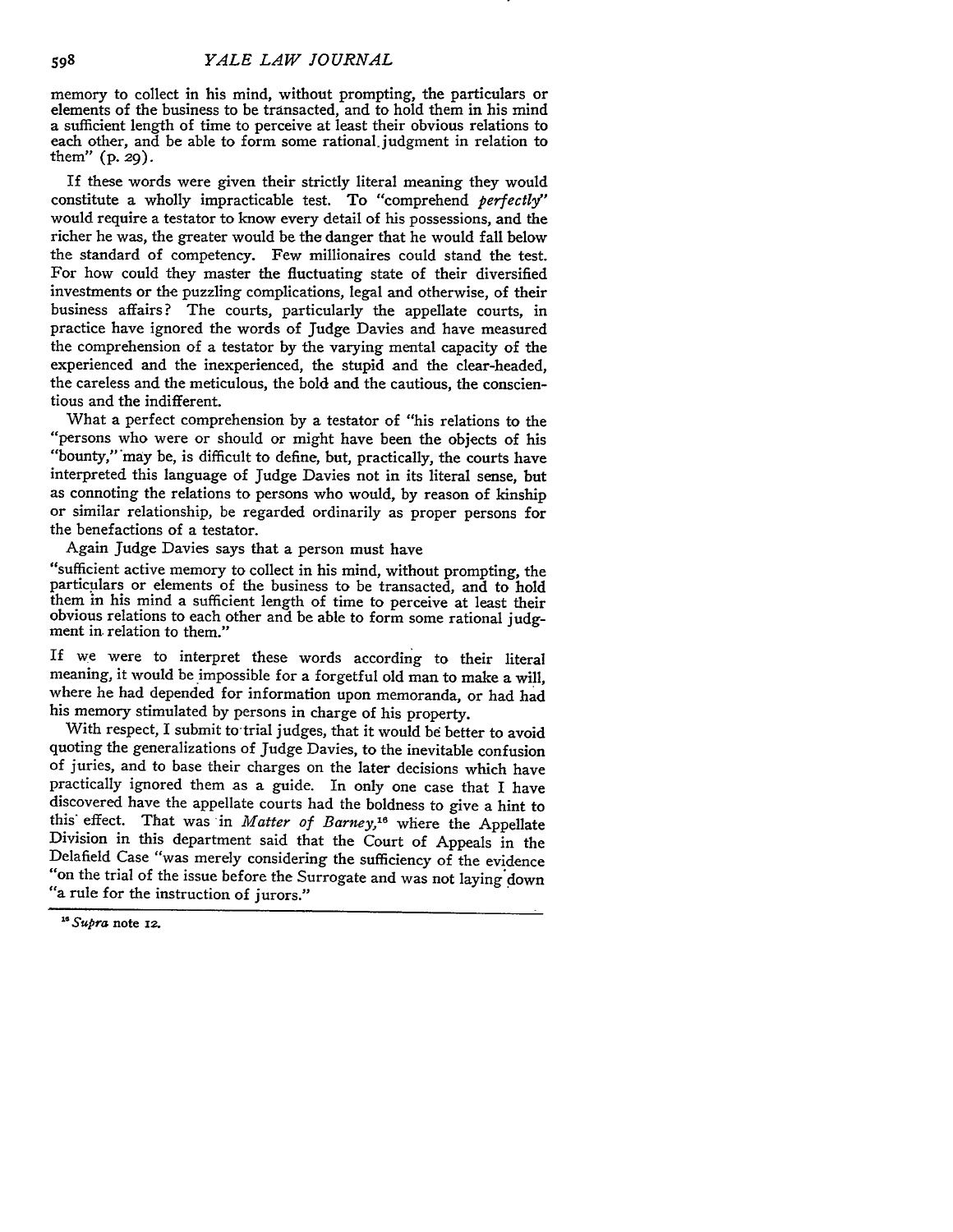But while the rule in *Delafield v. Parish,* if applied literally, would result in the rejection of many wills, it rarely happens that probate is finally refused by an appellate court. In this department' an extensive search since 1886 has disclosed only four cases (in 1889,18 1893,19' 1917,20 and **192o21)** where verdicts of a jury against a will, on the ground of want of testamentary capacity, have been sustained on appeal. But will contests based on that ground seem to have increased in number since jury trials became in 1914 a matter of right. It has not been practicable to procure the statistics throughout the state, but in this county<sup>22</sup> in fifteen cases testators have been found by juries to be without testamentary capacity. Up to date three verdicts to that effect have been sustained on appeal. In two cases the verdicts were acquiesced in, in two they were set aside by the Surrogate, and in two by the appellate courts, while three cases were settled. Appeals or motions are pending in five cases.<sup>23</sup> The fifteen cases occupied 190 days or nearly one entire court year.<sup>24</sup>

The tendency in other jurisdictions is not without interest in this connection.

In a very interesting book written by Robert Grant, who for many years has been a Probate Judge in Boston, entitled *Law and the Family,* he speaks of the popular impression that the intention of testators is easily frustrated, but adds that in spite of the numerous attacks of "disappointed or greedy relatives," the records of the largest county of the state of Massachusetts, "where predatory tendencies against testa- "tors are well developed," show

"a steady average of rather less than **1%** of wills disallowed during the last ten years, a result which is made more remarkable by the reminder that some of these were set aside because of defective attestation instead of the mental incapacity and undue influence of the maker, ordinarily urged by the rapacious. The statistics for the same period show a yearly average of less than  $I\%$  of wills compromised-that is, where the legatees and next of kin agreed to split their differences with the sanction of the court...

"It is rather surprising, however, that the showing on the side of validity should be so good considering the haphazard and hasty, if not sloppy, execution of so many wills."

As an instance of this reference a digression will be excused to quote Judge Grant's reference to the

<sup>&</sup>lt;sup>17</sup> Appellate Division of the Supreme Court, First Department.

*<sup>&</sup>lt;sup>18</sup> Matter of Bull* (1889) III N. Y. 624, 19 N. E. 503.

*<sup>&</sup>quot; In re Gannon's Will* (1893, **N.** Y. **C.** P.) 2 Misc. **329,** 21 *N.* Y. Supp. *960.*

*<sup>&</sup>quot;Matter of Emilie Schmidt (1917)* i8o **App.** Div. **927,** 167 **N.** Y. Supp. *1126.* <sup>21</sup> Matter of Jane *E. Barney* (1920, App. Div.) 183 N.Y. Supp. 944, (1920, App. Div.) 184 **N.** Y. Supp. 9o7.

<sup>&</sup>lt;sup>22</sup> County of New York.

<sup>&</sup>lt;sup>28</sup> Minute Books, Trial Term Clerk, Surrogates' Court, New York County. *11 Ibid.*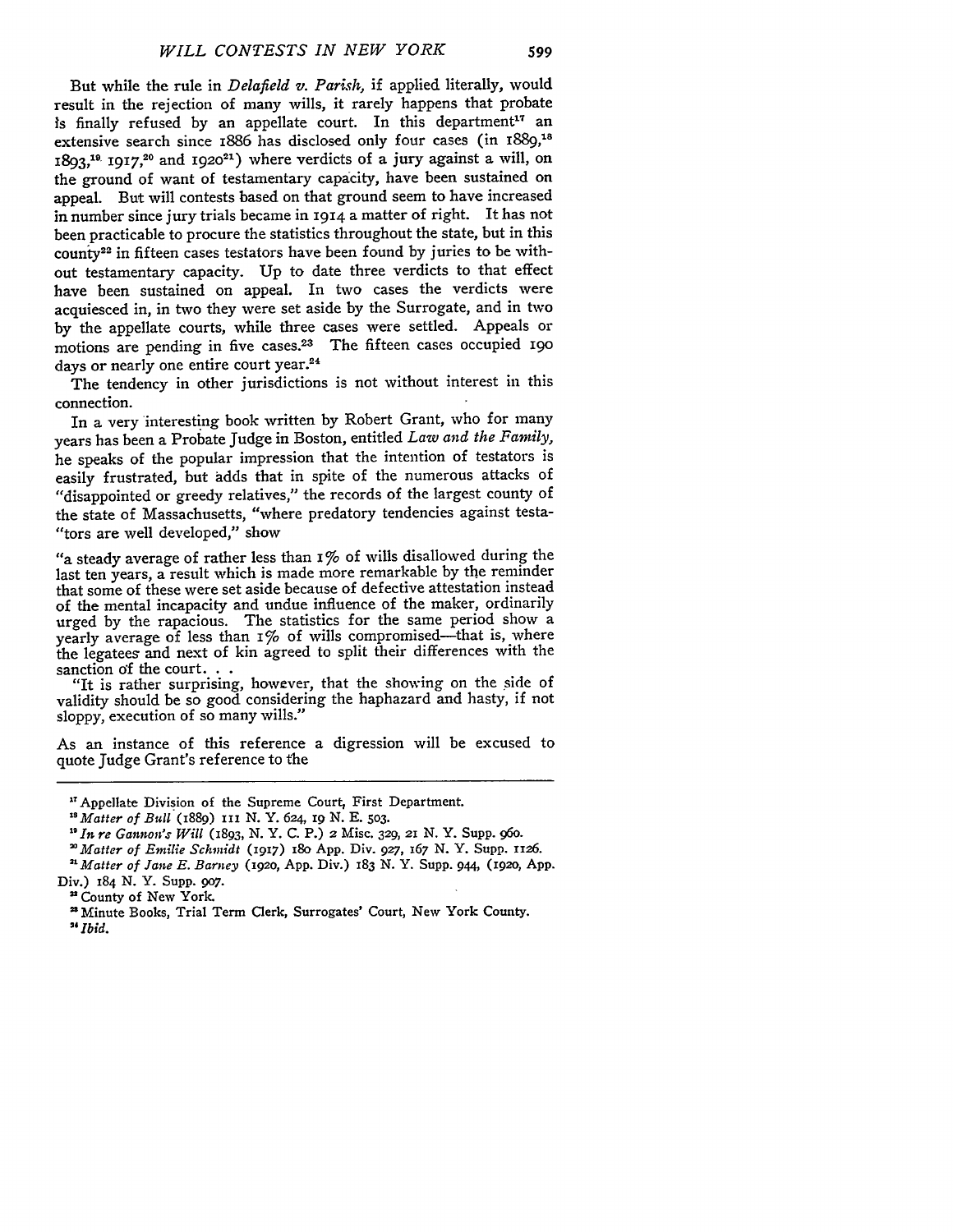"fatal habit of altering wills after execution, indulged in especially by old ladies, who are fond of tucking into the vacant spaces left by incautious scriveners or inserting between the lines, the various changes and aft Nothing is more dangerous than tampering with one's will and nothing more uncertain in its consequences; the law reports abound in cases which show results utterly at variance with the intentions of the tamperer, yet democracy is prone to ask pathetically and with some surface show of reason: Must we send for a lawyer and have the will re-executed every time we wish to make a change, when it would seem so simple to scratch out 'Jane' and substitute 'Emily' in case we are out of conceit with Jane?"

A jury trial in a contest based on fraud, undue influence or forgery, is appropriate and satisfactory, because the issue is generally simple. Where the issue is testamentary capacity, however, the contest stands upon a different footing. It is more than doubtful whether jurors are so equipped by experience, or can on an occasional trial be so instructed, as to enable them to understand the subtleties of the law, or whether they can be depended upon to resist the temptation to dispose of a testator's property, not in accordance with the provisions- of his will, but rather in consonance with their own ideas of a suitable distribution. If there were any compensating advantages from a jury trial it might have some utility, but unless the Appellate Division is deprived of its powers to review the facts, a jury trial is chiefly useful in enabling contestants to avail of the complication and expense of protracted litigation to force settlements defeating the wishes of testators-often competent ones; for, as I have said, it rarely happens that a verdict finding an absence of testamentary capacity is sustained on appeal. The capacity of a testator to attend to his daily affairs in a norimal way is accepted by the higher courts as showing testamentary capacity, in spite of evidence of eccentricities, perversities, and even delusions, and against the uncontradicted evidence of expert witnesses. Thus, forgetfulness of recent events,<sup>26</sup> persistent delusions of witches and spooks,<sup>26</sup> unfounded suspicion of a wife's infidelity and the legitimacy of a child,<sup>27</sup> the use of irrational language at night concerning a conspiracy and the imagined hearing of vocies,<sup>28</sup> the delusions of a testatrix of a sexual type influencing her daily existence and leading her to think that men were in love with her,<sup>29</sup> the belief that there was "something in me, something "strange,"30 the unfounded fear of poverty,<sup>31</sup> the seeing of a deceased wife "in the air looking like an angel,"<sup>32</sup> the undue suspicion of the hon-

- *so Ibid.*
- *Ivison v. Ivison, supra* note **9.**
- *"Ibid.*

See note *i2, supra.*

<sup>&#</sup>x27; *Van Guysling v. Van Kuren, supra* note **I2.**

*<sup>-&#</sup>x27;Clapp v. Fullerton, supra* note **12.**

<sup>&</sup>lt;sup>28</sup> Children's Aid Society v. Loveridge, supra note 8.

*<sup>&#</sup>x27; Matter of Heaton, supra* note *9.*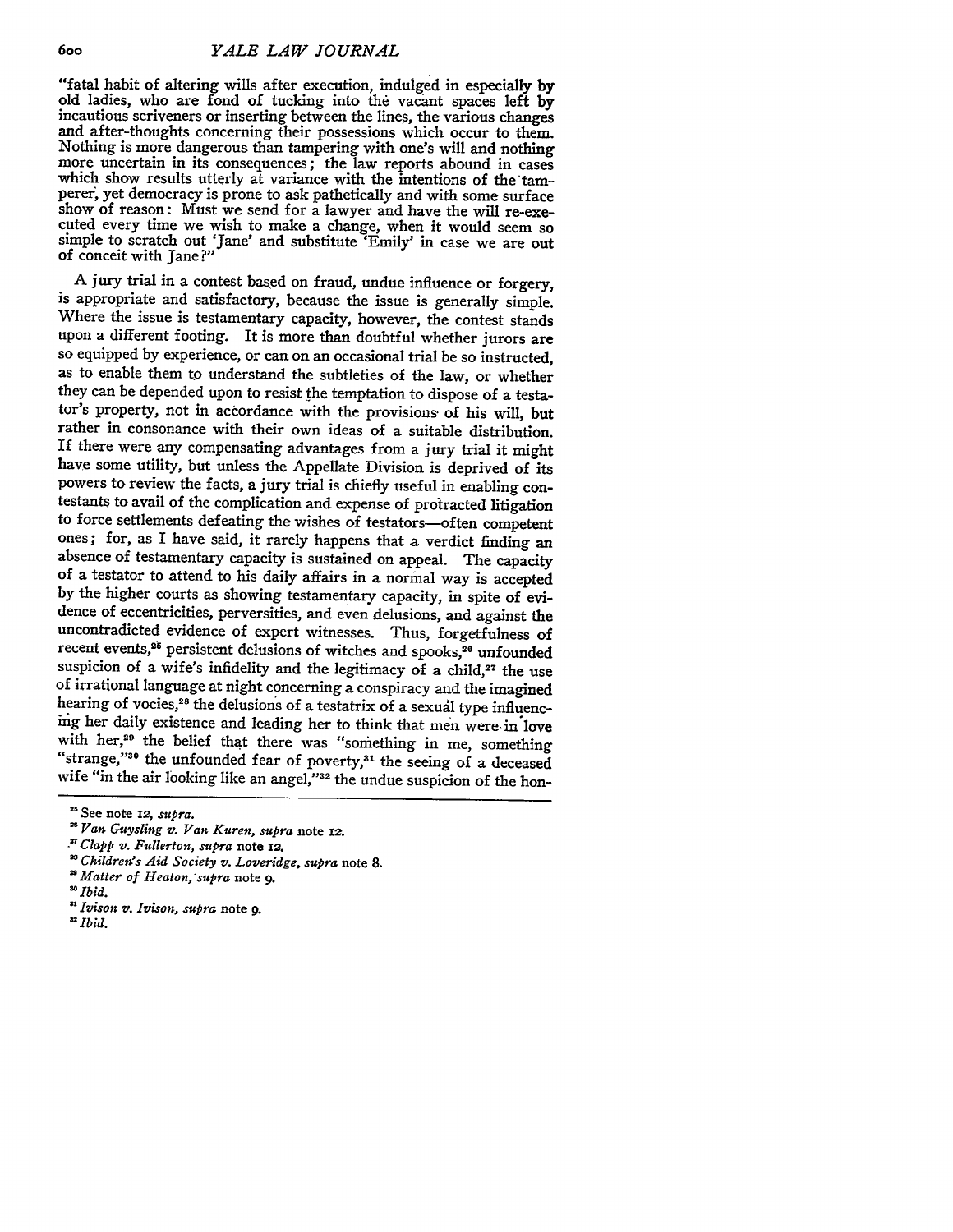esty of people and the excessive fear of impoverishment,<sup>33</sup> indecency and degeneracy,<sup>34</sup> fancied intrusions,<sup>35</sup> and the state of being capricious, whimsical, and full of prejudice;<sup>36</sup>-such things as these have been regarded by the higher courts as not outweighing affirmative evidence showing capacity to do business and to attend to ordinary affairs.

Then too, the testimony of medical experts, so common in contested will cases, based upon hypothetical questions, is dismissed as not of a character to create an issue for a jury. In two cases in the Third Department, the Appellate Division set aside a verdict against wills based upon such evidence, and not only that, but ordered the wills tc be admitted to probate; and this was done for the. expressed reason that the issues should never have been allowed to go to the jury solely upon the testimony of expert witnesses.<sup>37</sup> In a case which I tried within a few years, three of the most eminent alienists in this city had testified that the testator, who had suffered from a stroke of apoplexy indicating a lesion of the brain and had committed suicide, was incompetent to execute a will. The Surrogate directed a verdict in favor of the proponents at the close of the contestant's case, and his ruling was unanimously sustained by the Appellate Division, without opinion.<sup>38</sup> A motion made for leave to go to the Court of Appeals was denied with this significant memorandum *per curiam,* that

"if the Court of Appeals does not consider the law settled **by** its numer ous decisions on the question of the 'degree of proof required to carry an issue of fact to the jury' application can be made to it to permit an appeal in this matter. We are satisfied that our decision was within the limits of their decision."

The question of the sufficiency of proof to carry the case to the jury was thus, with a faint trace of judicial defiance, raised. The Court of. Appeals did grant leave to appeal, but after argument affirmed the judgment,39 thus in effect deciding that the uncontradicted testimony of three eminent medical experts as to testamentary capacity, did not rise to the dignity of evidence creating a conflict requiring submission to a jury.

This phase of will contests would not be complete without considering the power of the Appellate Division to deal with facts. That court hears a will contest practically as if it were trying the case anew. It renders a decision upon the facts, irrespective of the findings of a jury,

*<sup>&#</sup>x27;Matter of Barney, supra* note **12;** *Matter of Will of White, supra* note 14. *"Matter of Skaats (1893, N.* Y. Sup. **Ct.)** 74 Hun, 462, 26 *N.* Y. Supp. 494; *Estate of Smith* **(915)** *250* Pa. *67,* **95** At. **338.**

*<sup>&#</sup>x27;Burke v. Burke, supra* note 14; *Shreiner v. Shreiner* (x896) 178 Pa. 57, 35 At. 974; *Huffnagle v. Pauley* (920, Mo.) 219 **S.** W. **373.**

*<sup>&</sup>quot;Children's Aid Society v. Loveridge, supra* note **8.**

*<sup>&#</sup>x27;Matter of Dunn* (1918) 184 **App.** Div. 386, 171 **N.** Y. Supp. lO56; *Matter of Brand* (1918) **185 App.** Div. **134,** 173 *N.* Y. Supp. i6g.

*<sup>&#</sup>x27;Matter of Kennedy (igig) igo* **App.** Div. **896, ,78 N.** Y. Supp. **897.**

**<sup>10</sup>** *(i920)* 229 N. Y. 567.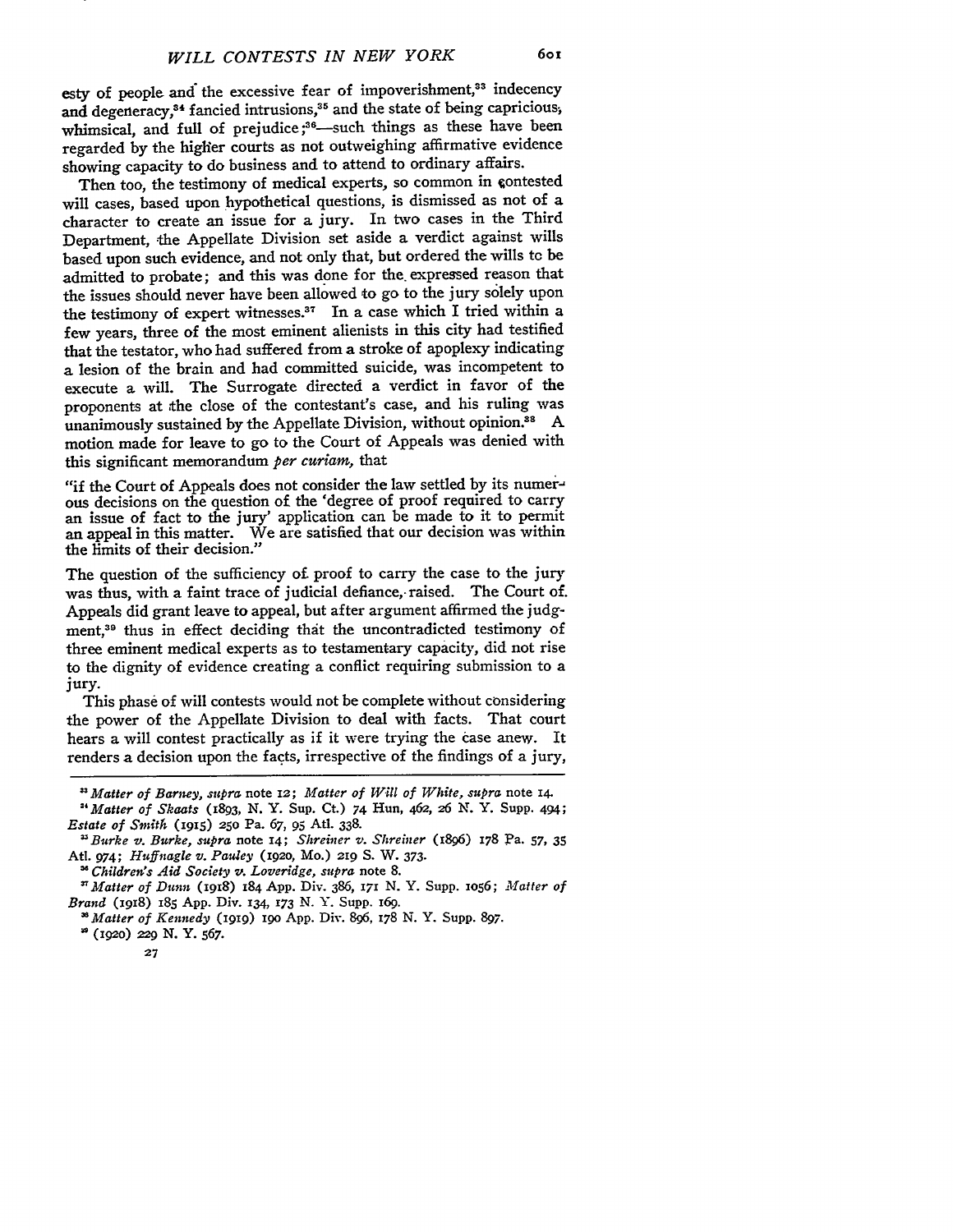precisely as Surrogates always did before jury trials were in vogue. Its power is inherent and is confirmed by express provisions of the Code.

Originally, the governor of the province, by grant of the Crown, had probate jurisdiction. At an early day in our colonial history the jurisdiction became vested in courts of probate, and then in the Court of Chancery, to whose powers and jurisdiction the present Supreme Court succeeded. The best view seems to be that that court now possesses probate jurisdiction as the Ordinary.<sup>40</sup> Its power as the prerogative court of original jurisdiction was confirmed to it by the Constitution and embraces the entire scope of the probate jurisdiction of the old ecclesiastical courts. That being so it has power to rehear the case at large. If it chose to do so, it might take evidence and proceed as in a rehearing in equity.<sup>41</sup> Without specific reference to its historical origin, section **1317** of the Code of Civil Procedure affords a statutory basis for the exercise of this broad power, for it provides that the Appellate Division "may reverse or affirm, wholly or partly, "or may modify the judgment or order appealed from" and may

"render judgment of affirmance, judgment of reversal and final judgment upon the right of any or all of the parties, or judgment of modification thereon, according to the law, except where it may be necessary or proper to grant a new trial or hearing when it may grant a new trial or hearing."

With more specific reference to the ancient probate power of the Supreme Court, section 2763 of the Code provides that where an appeal is taken on the facts,

"the appellate court has the same power to decide the questions of fact which the Surrogate had; and it may in its discretion receive further testimony or documentary evidence and appoint a referee."

As the trial by jury is not a constitutional right, the provision of the Code vesting in the Appellate Division original jurisdiction to grant a remedy, does not infringe upon that instrument. There have been cases, as I have already pointed out, where the Appellate Division upon reversing the decree of the Surrogate denying probate after a jury trial, have directed affirmatively that the wills be admitted to probate.

But in spite of the practically unlimited power of the Appellate Divi-

<sup>&</sup>quot;Matter of Brick *(1862,* **N.** Y. Surro.) **I5** Abb. Pr. 12; *Matter of Martin* **(1913,** Surro.) **80** Misc. **17, 141 N.** Y. Supp. 784; *Vanderbeyden v. Reid* (1826, **N.** Y.) Hop. **Ch.** 464.

**<sup>&#</sup>x27;** See Baylies, *New Trials and Appeals* **(2d** ed.) iz5; *Matter of Gaines* (I895, **N. Y.** Sup. Ct.) 84 Hun, **520, 32 N.** Y. Supp. **398;** Burger v. Burger (1888) **11i** *N..Y. 523,* **i9** *N.* **E. 99;** *Clapp v. Fullerton, supra* note **iz;** *Matter of Warner* **(1900)** 53 **App.** Div. **56s, 65 N.** Y. Supp. **io22;** *Matter of Spondre* (1917, Surro.) **8** Misc. **524,** *162* N. Y. Supp. **943;** *Matter of Weed* (Igl1) **143 App.** Div. 822, **i27 N.** Y. Supp. **966;** Matter of *Rice* (i9o3) **8I App.** Div. **223,** 81 N. Y. Supp. **868.**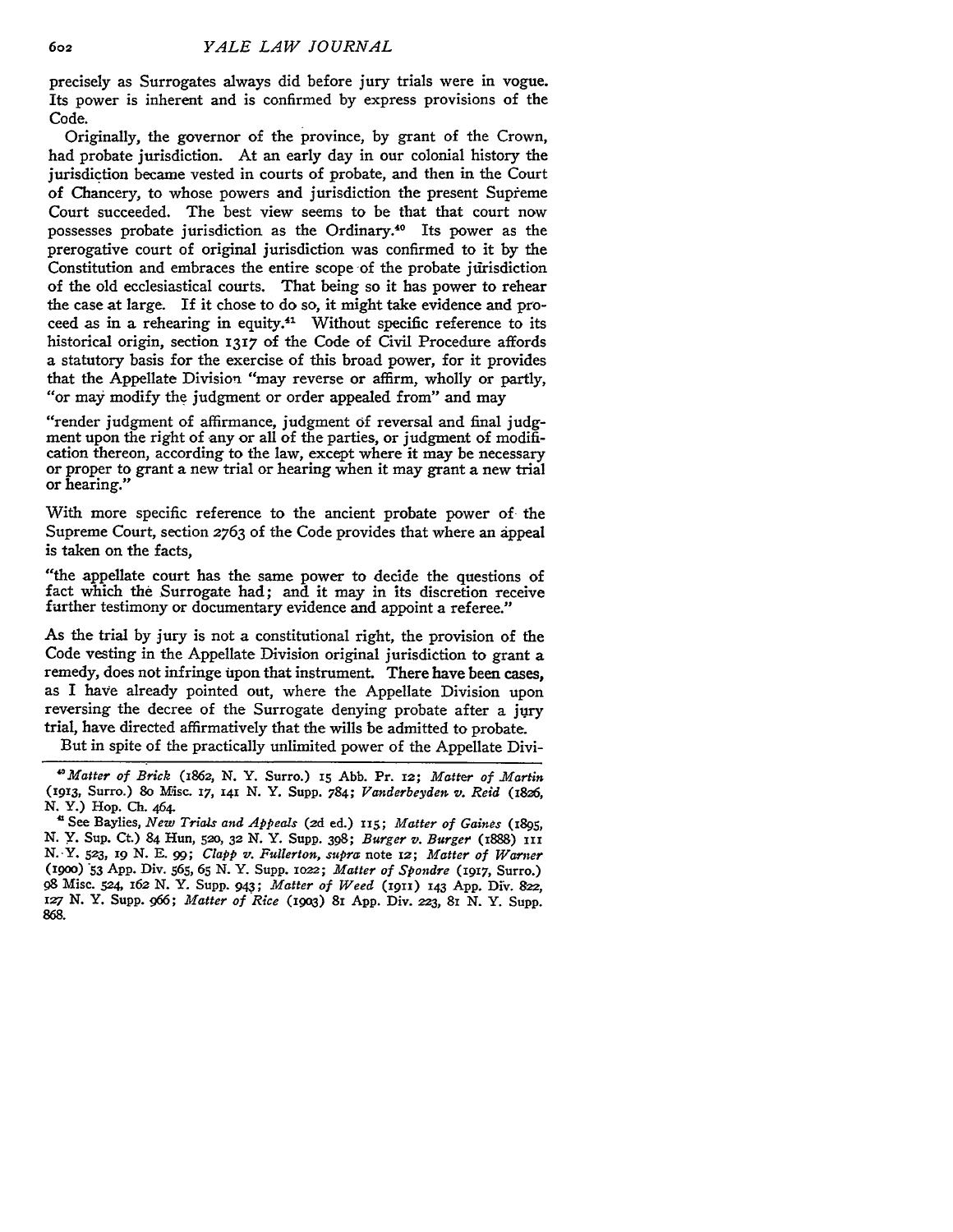sion to deal with the facts, an increase in the number of will contests has undoubtedly been caused by the hope of contestants that results can be obtained from juries which could not have been expected from Surrogates, and that even if verdicts are not sustained by the Appellate Division, at least they may result in a compromise.

In a case tried by the Surrogate of New York County several years ago, probate was refused on the ground of lack of testamentary capacity and of undue influence.<sup>42</sup> On appeal the decree was reversed<sup>43</sup> and  $\overline{I}$ tried the case for the contestant in the Supreme Court before a jury. The court withdrew the issue of undue influence, and a verdict was rendered against the will on the ground of lack of testamentary capacity. This verdict was set aside and a new trial ordered. The contestant could have gone back for a new trial or appealed from the order setting aside the verdict. But the proof was such that the Appellate Division would probably have affirmed the order and a new trial would haye resulted, unless an appeal had been taken to the Court of Appeals. Perhaps the case might have ended by the decision of the Court of Appeals, but if we had elected to take a new trial, and there had been the same result, we would have been on our way a third time through the Appellate Division to the Court of Appeals. A vista of unending litigation was thus opened up and everybody finally agreed that the best thing to do was to settle the case; and that we did, substantially defeating in many material respects the wishes of the testatrix as expressed in her will.

The very nature of will contests involving testamentary capacity is such that they require an investigation of the entire life history of the testator, and that protracts tne.. for many days and sometimes many weeks. I believe the Eno trial occupied more than three months; and a case I tried before Surrogate Cohalan and a jury last spring extended through more than six weeks. The cost of such trials to both the state and decedents' estates is enormous.

An address on will contests would be incomplete without some observations upon the rules of evidence especially affecting them, and first I deal with medical expert testimony already alluded to.

The process of eliciting from medical experts answers to hypothetical questions concerning mental capacity, has come to be a highly artificial and a wholly unconvincing performance. Both juries and the courts largely ignore such evidence, seeking as a basis for their deductions evidence showing objectively capacity of a testator to attend intelligently to his current affairs. The refinements of the medical science applied as they are to facts postulated in an interminable question prepared by counsel, interest them chiefly as intellectual gymnastics. They usually dismiss the learned medical disquisitions with ill-concealed amusement. Many years ago Surrogate Rollins said that an expert physician was

*<sup>&#</sup>x27;Matter of Cutter* **(91s,** Surro.) **89** Misc. 663, **154 N.** Y. Supp. **250.**

*<sup>&#</sup>x27;Matter of Cutter* (x96) **T75 App.** Div. 647, 162 **N.** Y. Supp. 545.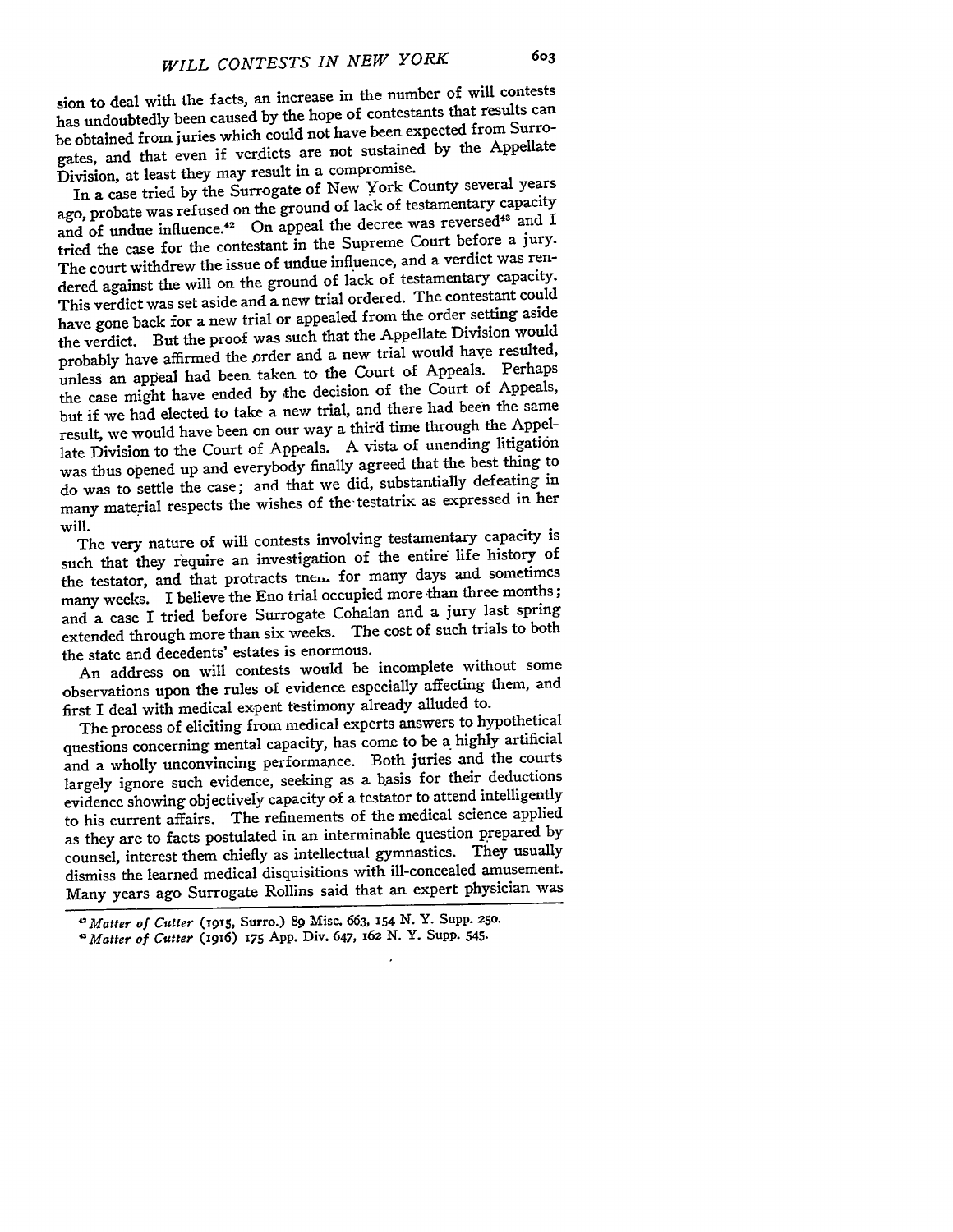called as a witness because his pre-ascertained views met the necessities propounded to them to establish insanity was "if the person whose "mental condition is the subject of inquiry is of unsound mind, is he "sane or is he insane?"; and that on the other hand, on cross-examination the question asked by opposing counsel resolved itself into the interrogatory. "But if on the contrary this person of whom you are testi- "fying is of sound mind, is he insane or is he sane?"<sup>44</sup> This is now substantially the view of courts. Thus the Appellate Division has held that "the proof of experts based upon a hypothetical question in opposi-"tion to proof showing . . . intelligence, scarcely, if at all, raised an "issue for the jury;"<sup>45</sup> and the Court of Appeals in effect has held, as we have already said,<sup>46</sup> that the uncontradicted evidence of three medical experts does not constitute a scintilla of proof requiring the

And so this kind of evidence has become an excrescence upon our court procedure. This situation ought to be of serious moment to the medical profession, which may well consider whether its dignity and usefulness is not being impaired by the slight respect paid to views asserted to be based on established principles of the medical science. The juridical method by which courts seek to determine whether a man is competent to make a will is quite different from the theoretical process of the medical expert witness. It resembles more the process which alienists themselves adopt in examining a living patient; for they rely upon concrete objective symptoms ascertained by tests which experience teaches them to apply. In other words, they have a process corresponding to cross-examination, by which they seek to ascertain truth. But medical men, testifying as expert witnesses, make deductions from assumptions embodied in hypothetical questions, being asked to day practice they would not think of accepting without subjecting<br>them to the tests referred to. It is impossible for the medical profes-<br>sion by theoretical expositions to change the judicial process of investigation. It is too firmly embedded in our jurisprudence. Furthermore, while it is not infallible, scientifically it is subject to less weighty objections than an investigation based on the artificial hypothetical question process. But whether that is so or not, it is certain that the conflict between the two methods is ineradicable; and the unfortunate condition remains that by the present system litigants are subjected to burdensome expense, and the time of courts and juries is unduly occupied with evidence which, in the main, is treated with scant respect.

There are other rules of evidence to which we still cling, although they seem to me to be anachronisms.

"See notes 38 and 39 *supra.*

*<sup>&</sup>quot;Phillips v.* Chafer (1882, **N.** Y. Surro.) i Dem. **533,** 545-546. *'*

*<sup>5</sup> Pettit v. Pettit, supra* note **9.**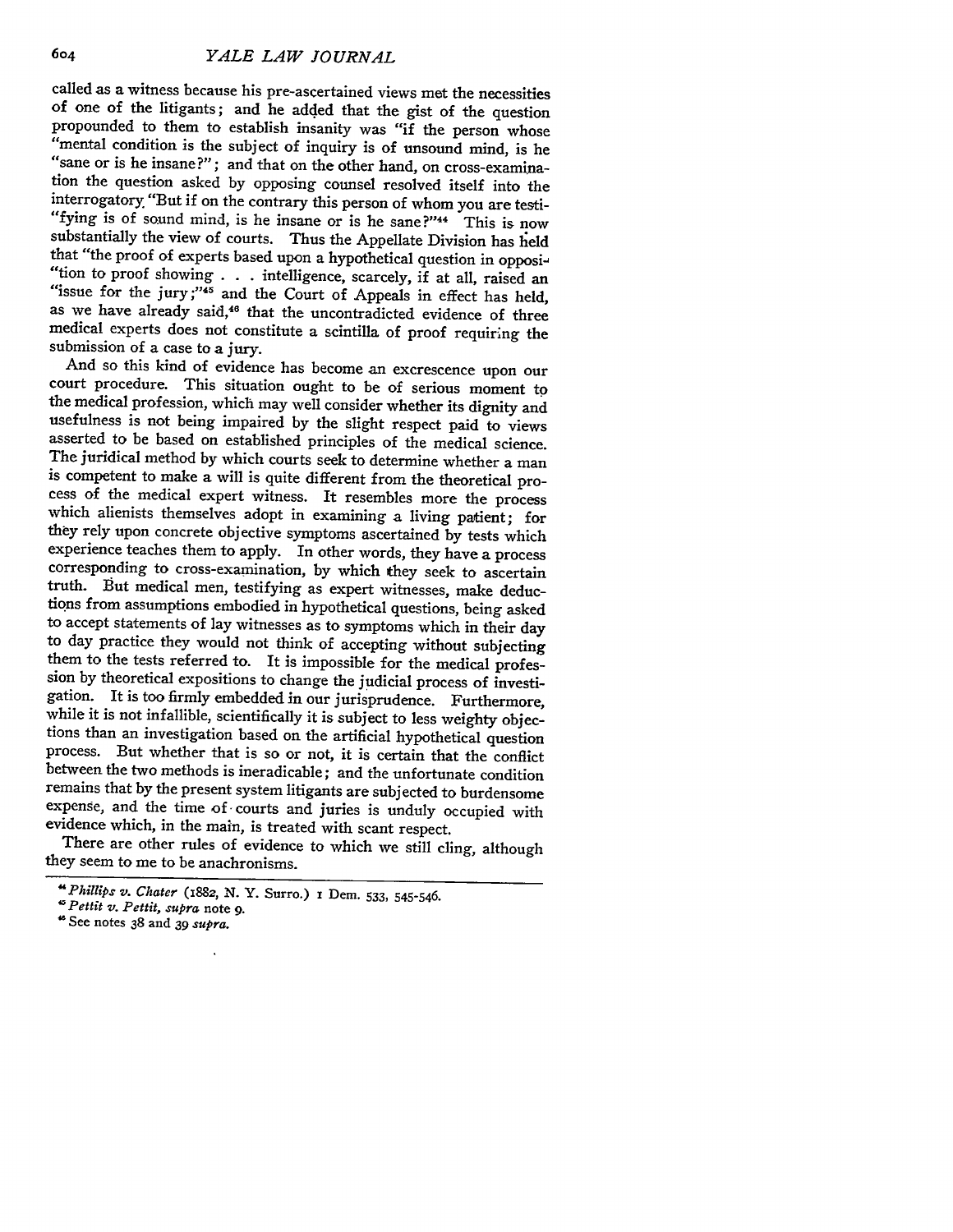Section 828 of the Code of Civil Procedure provides that a person shall not be "excluded or excused from being a witness, by reason of "his or her interest in the event of an action or special proceeding;" but this is qualified by exceptions contained in sections 829, 834, 835, and 836, which keep in force some of the disqualifications of witnesses based on interest.

By section 829 it is sought to guard against the danger, sometimes very real, of dishonest claims asserted against decedents' estates, by excluding communications made by a decedent to an interested person. This restriction not infrequently works intolerable hardship in preventing the establishment of a meritorious claim. Furthermore, it has been enforced with the most rigorous literalness, and has been the occasion of a labyrinth of subtle decisions. A long experience leads me to believe that the evils guarded against do not justify the retention of the rule. In the early development of our jurisprudence the testimony of all interested witnesses was excluded; but experience gradually led to the conclusion that the restriction should be relaxed and more reliance should be placed upon the efficacy of our process of investigating truth. Cross-examination, for instance, has been found to be well calculated to uncover a fraudulent scheme concocted by an interested party; and where that has failed the scrutiny to which the testimony of a witness is subjected by the court and by the jury, has proven efficacious in discovering the truth, to say nothing of the power of circumstantial evidence to discredit the mere oral statement of an interested witness.

Section 834 prohibits a doctor from disclosing "any information "which he acquired in attending a patient, in a professional capacity, "and which was necessary to enable him to act in that capacity," thus in a will contest excluding facts which may be of the most important character. The theory of the section is that information obtained by a doctor is of a confidential character. If the patient is incompetent, however, he is disabled from imposing such professional secrecy; while if he is competent, it ought to be presumed that he would wish to have his physician free to prove that fact. But the section itself is rendered almost absurd in practice by the provisions of section 836 by which the restrictions may be waived by the executors "or the surviving husband, widow or any heir-at-law or any "next of kin, of such deceased, or any other party in interest." Thus, it may happen, and does frequently happen, that a contestant seeking to defeat the purposes of the testator, is able by a waiver to qualify a physician to testify, for the purpose of defeating the expressed wishes of the testator. In a case I recently tried<sup>47</sup> a contestant who had been on the worst possible terms with the testator, was able to waive the restriction of section 834, and obtained the evidence of a prejudiced and hostile attending physician, who admitted that he was keenly interested.

*<sup>&#</sup>x27; Matter of Spang* (Jan. 2i-Mar. 4, **i92o, N.** Y. Surro.) not yet reporled.